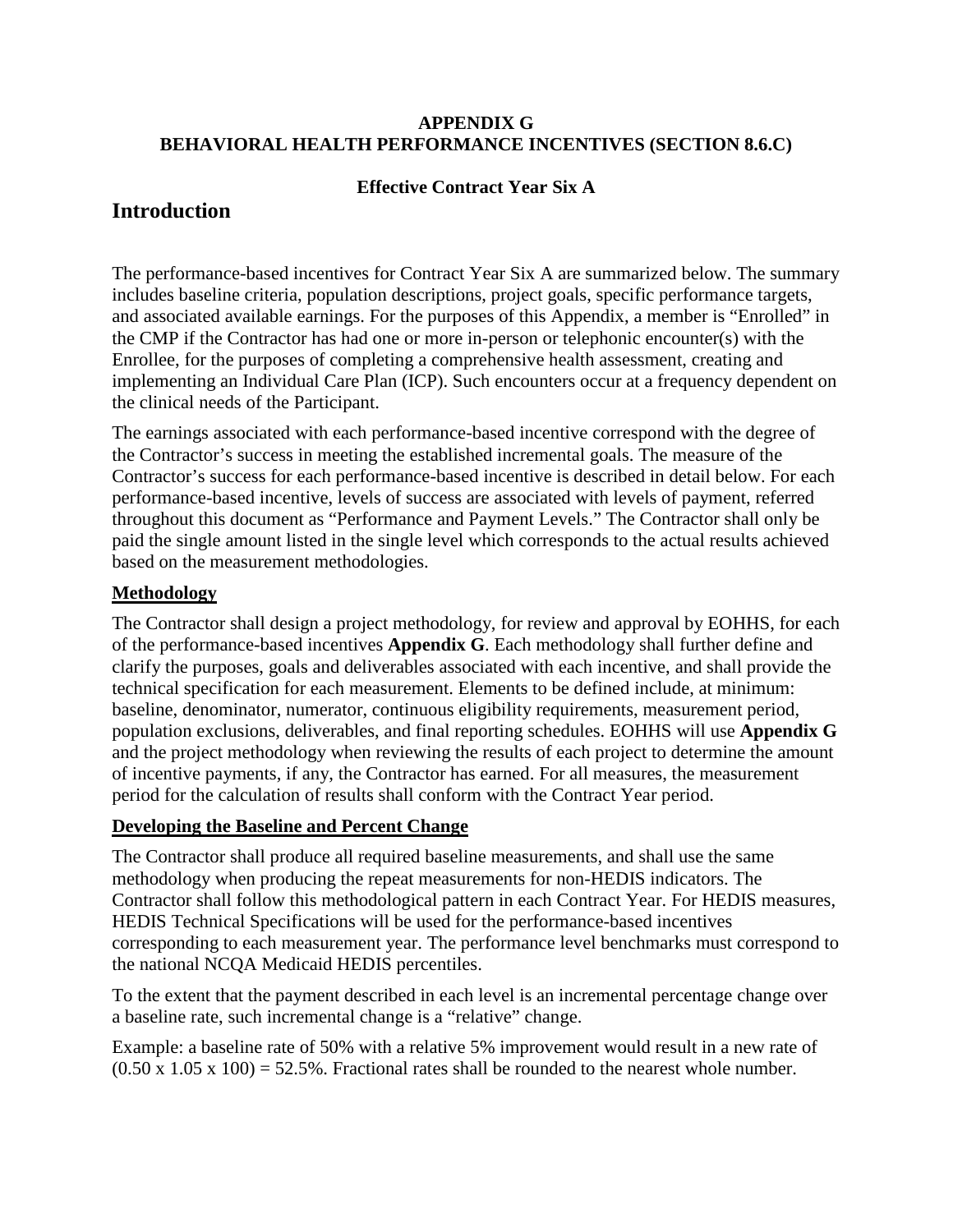### **Incentive 1. Initiation and Engagement in Alcohol and Other Drug Dependence Treatment (HEDIS measure: IET)**

**Goal Statement**: The Contractor shall continue to deploy a new model of care integration and Member Engagement to improve the rate at which Enrollees enter and sustain participation in treatment for alcohol and other drug dependence through effective interventions that involve Members, their families, Providers, doctors, ED facilities, and community supports.

## **Technical Specifications:**

The technical specifications for this measure, including the denominator and numerator definitions, shall conform to the HEDIS IET specifications, published by NCQA, and shall be applied to the measurement period corresponding to the current the Contract Year.

| <b>Measure</b>                     | <b>Tier 2 Goal</b>                     | <b>Tier 1 Goal</b>                     |  |
|------------------------------------|----------------------------------------|----------------------------------------|--|
| M1, the rate for the initiation of | greater than or equal to the           | greater than or equal to the           |  |
| treatment of AOD treatment per     | HEDIS 2016 50 <sup>th</sup> percentile | HEDIS 2016 75 <sup>th</sup> percentile |  |
| <b>HEDIS</b> specifications        | \$87,500                               | \$125,000                              |  |
| M2. the rate for Engagement in     | greater than or equal to the           | greater than or equal to the           |  |
| treatment of AOD treatment per     | HEDIS 2016 50 <sup>th</sup> percentile | HEDIS 2016 75 <sup>th</sup> percentile |  |
| <b>HEDIS</b> specifications        | \$87,500                               | \$125,000                              |  |

The maximum incentive payment for this P4P is \$250,000.

### **Incentive 2. Follow-up After Hospitalization for Mental Illness (HEDIS measure: FUH)**

**Goal Statement**: The Contractor shall continue to the model of care integration and Member Engagement (as described in **Section 6**) to improve the rate at which Enrollees who had been hospitalized for a mental illness shall receive timely and adequate mental health aftercare using Behavioral Health Covered Services and reduction in the rate of re-hospitalization.

### **Technical Specifications:**

- A. The technical specifications for measures one and two (M1 and M2), including the denominator and numerator definitions, shall conform to the HEDIS FUH specifications published by NCQA, and shall be applied to the measurement period corresponding to the current Contract Year.
- B. Within M3, the definition of *Readmission* shall mean the number of episode discharges from a 24-hour Level of Care and the number of discharges that were followed by a subsequent admission to the same or equivalent 24-hour Level of Care within 0-90 days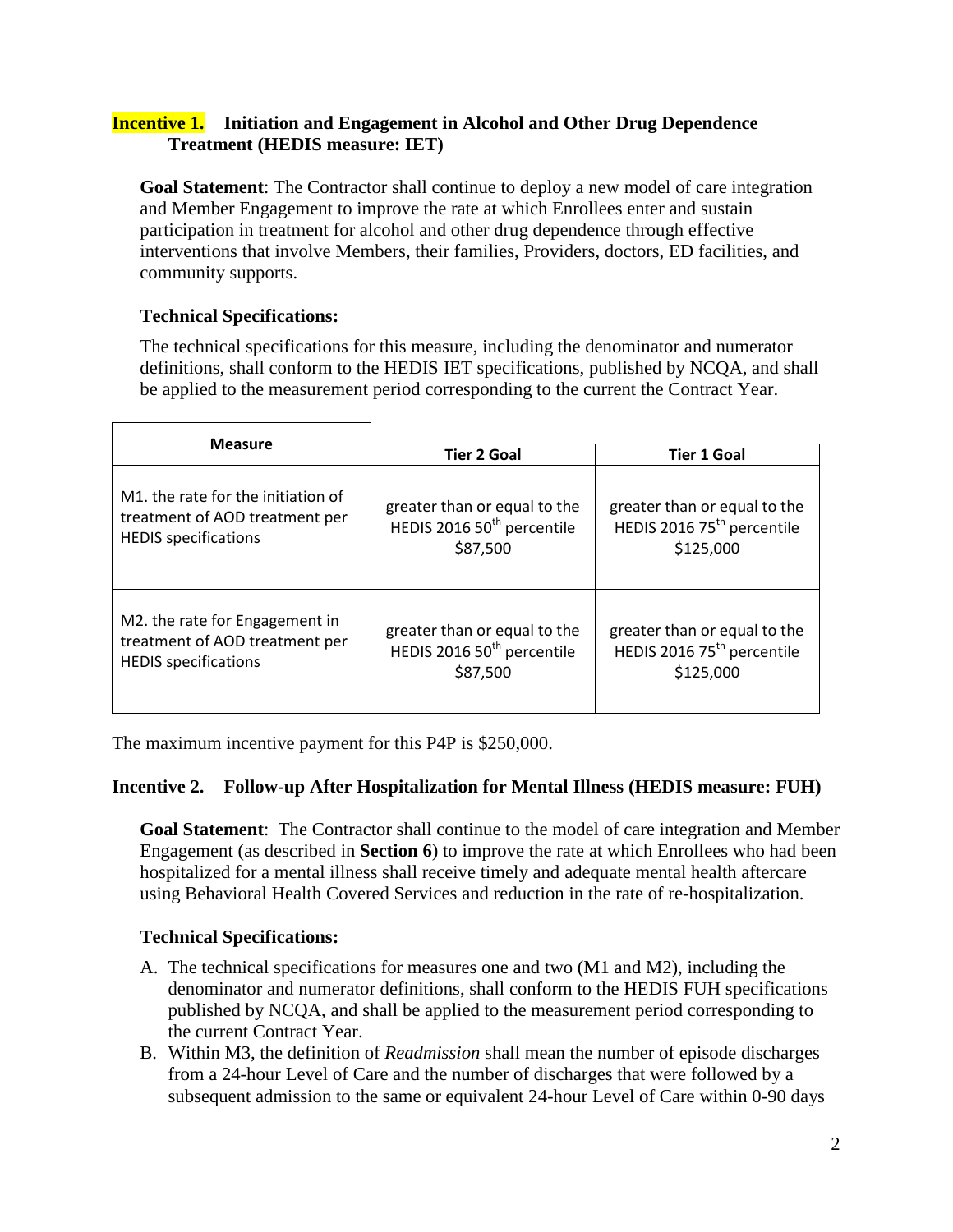of the discharge date of the episode. Using the count of discharges and the count of readmissions, the rate of readmission is calculated.

C. Within M4, the definition of "*arranged prior to discharge*" shall mean as evidenced within either the *MHS*/*Connect* (the Contractor's clinical documentation application) or the Provider's medical record, documentation of: Member and/or family involvement and agreement, the name of the Behavioral Health Covered Service, name of the Provider, and the date and time of the first appointment

| <b>Measure</b>                                                                                                          |                                                                                    |                                                                                    |  |
|-------------------------------------------------------------------------------------------------------------------------|------------------------------------------------------------------------------------|------------------------------------------------------------------------------------|--|
|                                                                                                                         | <b>Tier 2 Goal</b>                                                                 | <b>Tier 1 Goal</b>                                                                 |  |
| M1. the rate for 7-day follow-up per<br><b>HEDIS specifications</b>                                                     | greater than or equal to the<br>HEDIS 2016 50 <sup>th</sup> percentile<br>\$37,500 | greater than or equal to the<br>HEDIS 2016 75 <sup>th</sup> percentile<br>\$75,000 |  |
| M2. the rate for 30-day follow-up<br>per HEDIS specifications                                                           | greater than or equal to the<br>HEDIS 2016 50 <sup>th</sup> percentile<br>\$37,500 | greater than or equal to the<br>HEDIS 2016 75 <sup>th</sup> percentile<br>\$75,000 |  |
| M3. A decrease of up to 1.5 percent<br>relative change in the rate of<br>readmission within 90 days                     | >1% decrease from the 2015<br>rate<br>\$200,000                                    | >1.5% relative decrease from<br>the 2015 rate<br>\$250,000                         |  |
| M4. The rate for aftercare<br>appointments being arranged prior<br>to discharge as documented in<br>Contractor's system | 50%-79% rate<br>\$75,000                                                           | >80% rate<br>\$150,000                                                             |  |

The maximum incentive payment for this P4P is \$550,000.

### **Incentive 3. Follow-up for Children Prescribed Attention Deficit/Hyperactivity Disorder (ADHD) Medication (HEDIS measure: ADD) Is this still a problem?**

**Goal Statement**: The Contractor shall improve the treatment of Enrollees (6-12 years of age) who have been newly prescribed medication for ADHD, through follow-up care designed to result in effective symptom management, improved functional status of the Enrollee, and adherence to medication regimen.

### **Technical Specifications:**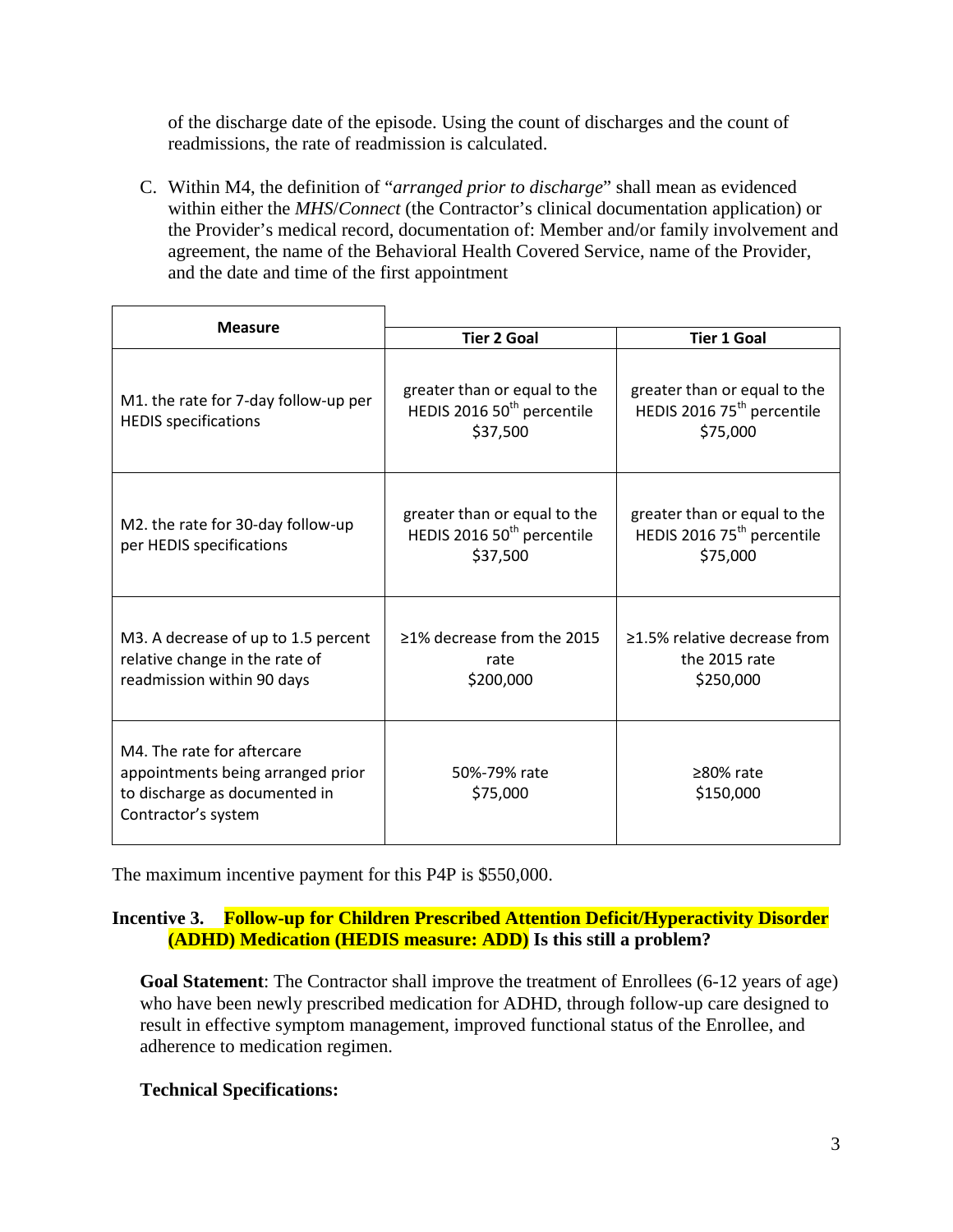The technical specifications for this measure, including the denominator and numerator, shall conform to the HEDIS ADD specifications, published by NCQA, and shall be applied to the measurement period corresponding to the current Contract Year.

| <b>Measure</b>                                                                                                                                            |                                                                                                                                                                            |                                                                                           |  |
|-----------------------------------------------------------------------------------------------------------------------------------------------------------|----------------------------------------------------------------------------------------------------------------------------------------------------------------------------|-------------------------------------------------------------------------------------------|--|
|                                                                                                                                                           | <b>Tier 2 Goal</b>                                                                                                                                                         | <b>Tier 1 Goal</b>                                                                        |  |
| M1, the rate for Initiation of<br>Follow-up Care for Children<br>Prescribed ADHD Medication<br>per HEDIS specifications                                   | greater than or equal to the<br>HEDIS 2016 ≥50 <sup>th</sup> percentile<br>\$37,500                                                                                        | greater than or equal to the<br>HEDIS 2016 $\geq$ 75 <sup>th</sup> percentile<br>\$75,000 |  |
| M2, the rate for Continuation<br>and Maintenance (C&M) of<br>Follow-up Care for Children<br><b>Prescribed ADHD Medication</b><br>per HEDIS specifications | greater than or equal to the<br>greater than or equal to the<br>HEDIS 2016 ≥75 <sup>th</sup> percentile<br>HEDIS 2016 ≥50 <sup>th</sup> percentile<br>\$37,500<br>\$75,000 |                                                                                           |  |

The maximum incentive payment for this P4P is \$150,000.

### **Incentive 4. Practice Based Care Management (PBCM) Engagement**

*Targets*: In CY6A, by December 31, 2017, the Contractor shall:

- A. Increase PBCM Engagement of Enrollees to an overall Engagement total of 913. To facilitate the increase in the PBCM Engagement, the Contractor will add PBCM programs as necessary; and
- B. Engage 1200 total Enrollees in ICMP.

*Performance and Payment Levels:*

- A. If the Contractor engages 913 Enrollees in PBCM, it will receive \$5,000.
- B. If the Contractor engages 600 Enrollees in ICMP, it will receive \$70,000.

The maximum payment for this incentive is \$75,000.

#### **Incentive 5. Incentive Program to Support a Provider-Based Care Management System**

Goal Statement: A goal of the CMP is to support the transition of Enrollees into Provider-Based care management programs delivering quality care management services for Enrollees assigned to their practice. EOHHS and the Contractor shall support this effort by establishing an incentive program aimed at rewarding Providers whose efforts contribute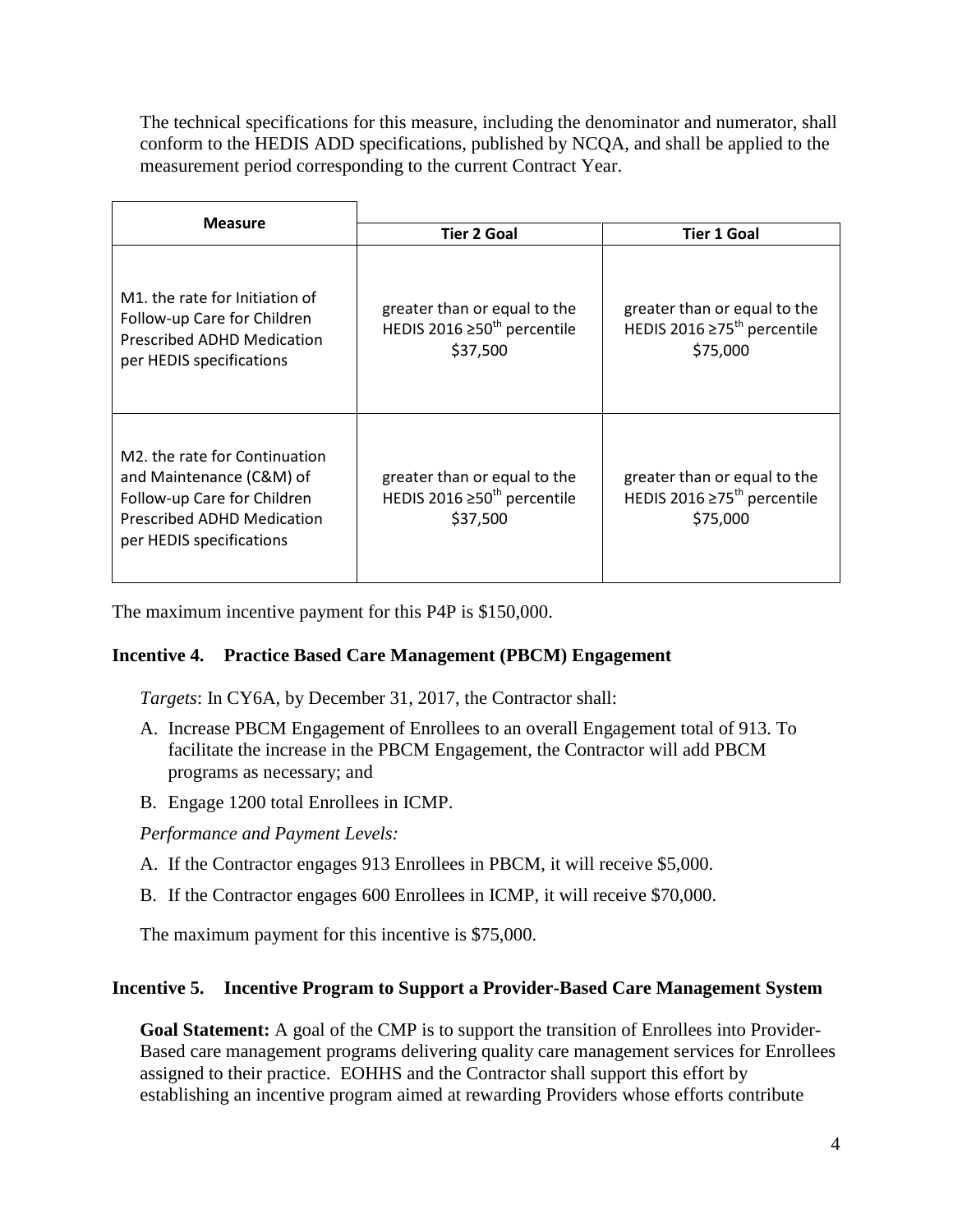toward this desired outcome. Within forty-five (45) days of the execution of this amendment, the Contractor shall submit for EOHHS review and approval a plan for CY6A that will provide an enhanced fee for new admissions to the CMP and a fee for monthly ongoing care management. This incentive applies to July 1, 2017 to December 31, 2017.

Subject to EOHHS's approval of the Contractor's plan and the Contractor's successful implementation of the incentive program, the maximum incentive payment for this Outcome measure is \$150,000.

### **Incentive 6. Service Integration Project for Covered Individuals Prescribed Antipsychotic Medication at Risk for Diabetes (at least for youth, this seems duplicative)**

- **Goal Statement:**
	- **1.** The Contractor shall continue to support and deliver interventions to improve the frequency of metabolic screenings, increase ongoing monitoring, and support diabetes management for all Covered Individuals including children, adolescents and adults who are prescribed antipsychotic medication(s).
	- **2.** The Contractor shall continue to demonstrate that care integration and Covered Individuals Engagement will improve the care of Covered Individuals with diabetes who are also DMH Clients, in accordance with clinical guidelines. The goal is to improve the rate of Covered Individuals with diabetes who are also DMH Clients whose blood glucose levels, as measured through the HbA1c blood test, are < 8.0%; whose blood pressure is < 140/90 mm Hg; and who received a retinal eye examination and screening for nephropathy.
- The interventions will support behavioral health and medical integration as both delivery systems serve Covered Individuals on antipsychotics who are at increased risk for developing diabetes, including those with serious and persistent mental illness (SPMI).
- The interventions will support access to evidence-based, integrated primary care among DMH clients with diagnosed diabetes as measured by both the HEDIS Comprehensive Care for Diabetes measure, and, for youth, HEDIS APM metabolic monitoring measure, based on consensus guidelines from the American Diabetes Association and American Psychiatric Association.

Deliverables: By December 31, 2017, the Contractor shall:

- 1) Identify all Members receiving antipsychotic medications with HEDIS-based gaps in care for routine metabolic monitoring, including screening as well as, for youth, BMI, waist measurement, blood pressure, lipid, and glucose screening.
- 2) Identify 2-3 interventions for rapid cycle quality improvement with pediatric and adultserving primary care entities, pharmacies, outpatient behavioral health providers, practice-based care management participants.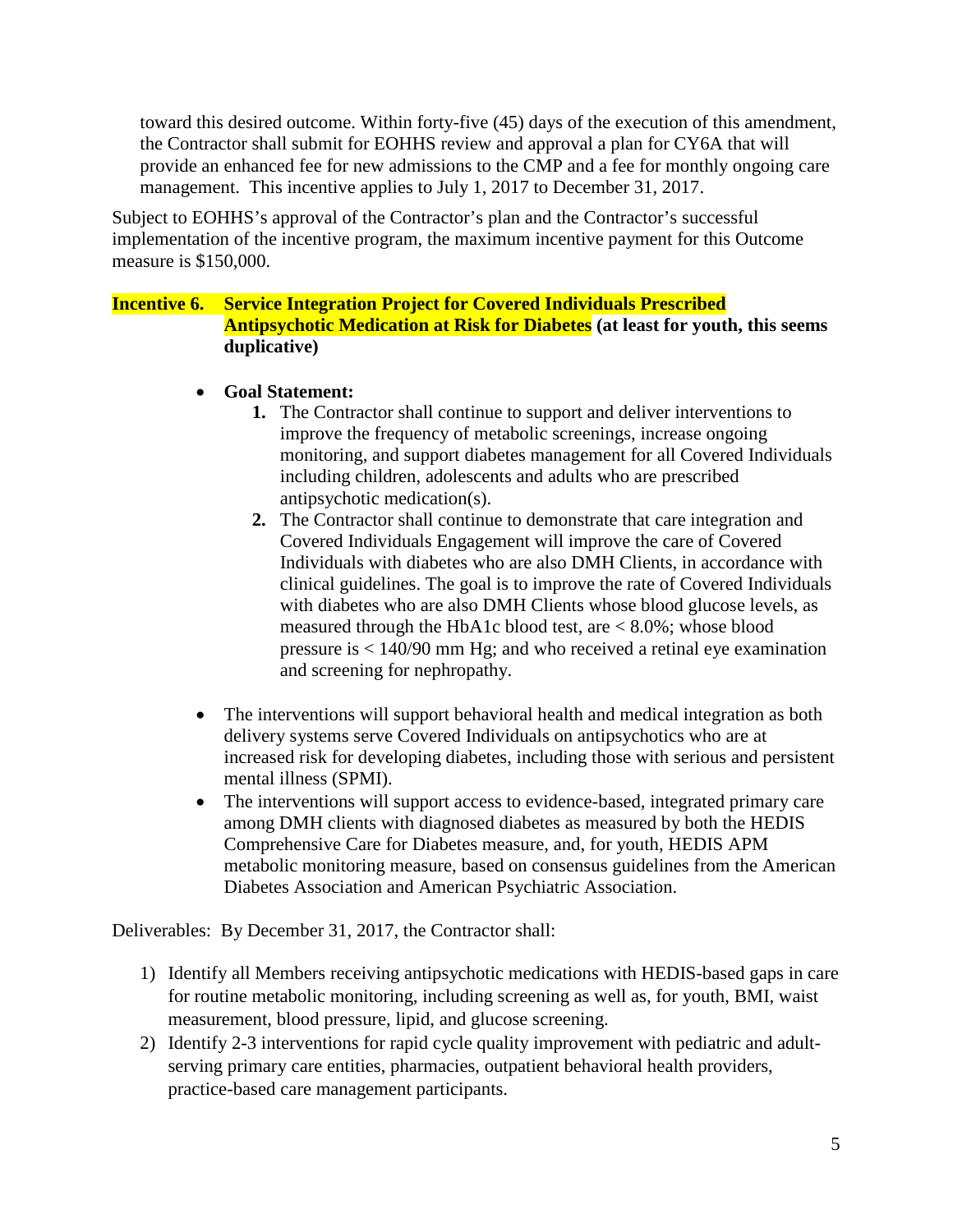3) Provide trainings and/or educational campaign for PCC providers serving a large number of PCC Plan/MBHP Members prescribed antipsychotics and at impending risk of diabetes, leveraging existing network management infrastructure for direct work with PCC or other entities as appropriate to QI opportunities.

Within sixty (60) days of the end of the Contract Year, the Contractor shall:

- 1) Report and evaluate findings on:
	- a. Number of Members screened for target interventions
	- b. SSD HEDIS rate
	- c. APM HEDIS metabolic monitoring rates for youth
	- d. HEDIS Diabetes measure claims based indicators for adults
	- e. Number of patients in intervention groups that had annual follow up monitoring tests as compared to control
- 2) Report lessons learned from interventions
- 3) Plan for improvements to existing quality work plan
- 4) Discuss findings and opportunities for improvement with participating providers

The maximum payment for this incentive is \$300,000.

#### **Incentive 7. Incentive to Improve Integrated Follow-up for Acute Care Episodes: PCC Discharge Notification**

The Contractor shall hold all Providers of Inpatient BH Covered Services accountable for notifying Primary Care Clinicians for all Covered Individuals discharged from inpatient psychiatric hospitals.

The Contractor shall provide technical assistance and/or infrastructure support for inpatient psychiatric hospitals in the development and implementation of discharge notification protocols, tools and technologies, including but not limited to:

- Standardization of Operating Procedures,
- Report Formatting,
- Consent Management,
- Workflow Optimization,
- HIE Technology/Use of Mass HIway,
- Tracking and Reporting. Of Notification and Loop Closure.

The Contractor shall drive implementation of discharge notification within all inpatient psychiatric hospitals, including both acute and non-acute hospital Network Providers for all Enrollees.

The Contractor shall produce reporting at the facility level on rates of notification of PCCs for all discharges.

Incentive Payments associated with successful implementation of discharge notification shall be made as follows: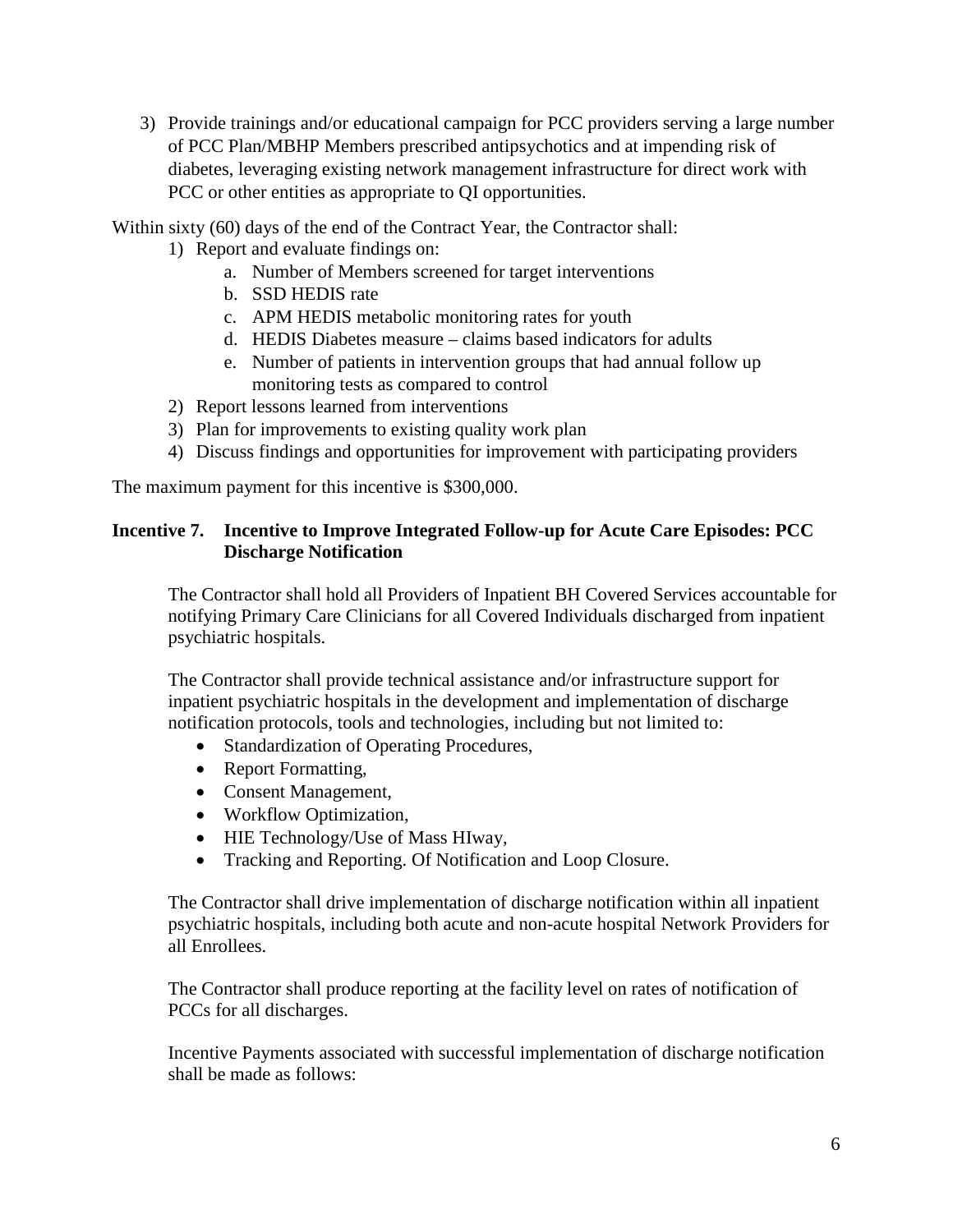| Percent of inpatient psychiatric      |              |                 |
|---------------------------------------|--------------|-----------------|
| episodes for Which PCC is Notified    | 50%-79% rate | $\geq$ 80% rate |
| upon discharge as reported to the     | \$150,000    | \$275,000       |
| Contractor by discharging facilities. |              |                 |
|                                       |              |                 |

The maximum payment for this incentive is \$275,000.

## **Incentive 8. Incentive to Improve Timely Access to Outpatient Treatment Services: Open/Technology Enabled Access Solutions**

The Contractor shall support the development of practice redesign and technology enabled solutions to optimize timely and efficient access to outpatient services across the entire network of outpatient providers with whom it is contracted. The Contractor shall develop and implement, whether through centralized procurement, provider incentives, or other provider financing innovations, access solutions that, through practice redesign and use of technology:

- Extend workforce capacity, flexibility, and extensibility
- Reduce slack in the system resulting from no-shows
- Optimize scheduling for same day access.

Incentive payments for successfully cultivating access solutions within the network shall be made as follows:

| Percent of Outpatient Clinics<br>reporting Less than 3 days until next<br>available appointment for urgent<br>care as reported to the Contractor<br>by Outpatient Clinics | 50%-79% rate<br>\$100,000    | $\geq$ 80% rate<br>\$150,000   |
|---------------------------------------------------------------------------------------------------------------------------------------------------------------------------|------------------------------|--------------------------------|
| Increase Open Access with a<br>minimum of 10 outpatient provider<br>sites                                                                                                 | 5 provider sites<br>\$50,000 | 10 provider sites<br>\$100,000 |

The maximum payment for this incentive is \$250,000.

#### **Incentive 9. Incentive to Support Clinical Design of Specialized Inpatient Psychiatric Treatment Services for ASD/IDD Youth**

The Contractor shall facilitate the design of an evidence-based clinical model and resultant performance specifications for inpatient psychiatric treatment services specially designed to meet the comprehensive needs of youth with autism spectrum disorder and/or intellectual or developmental disabilities.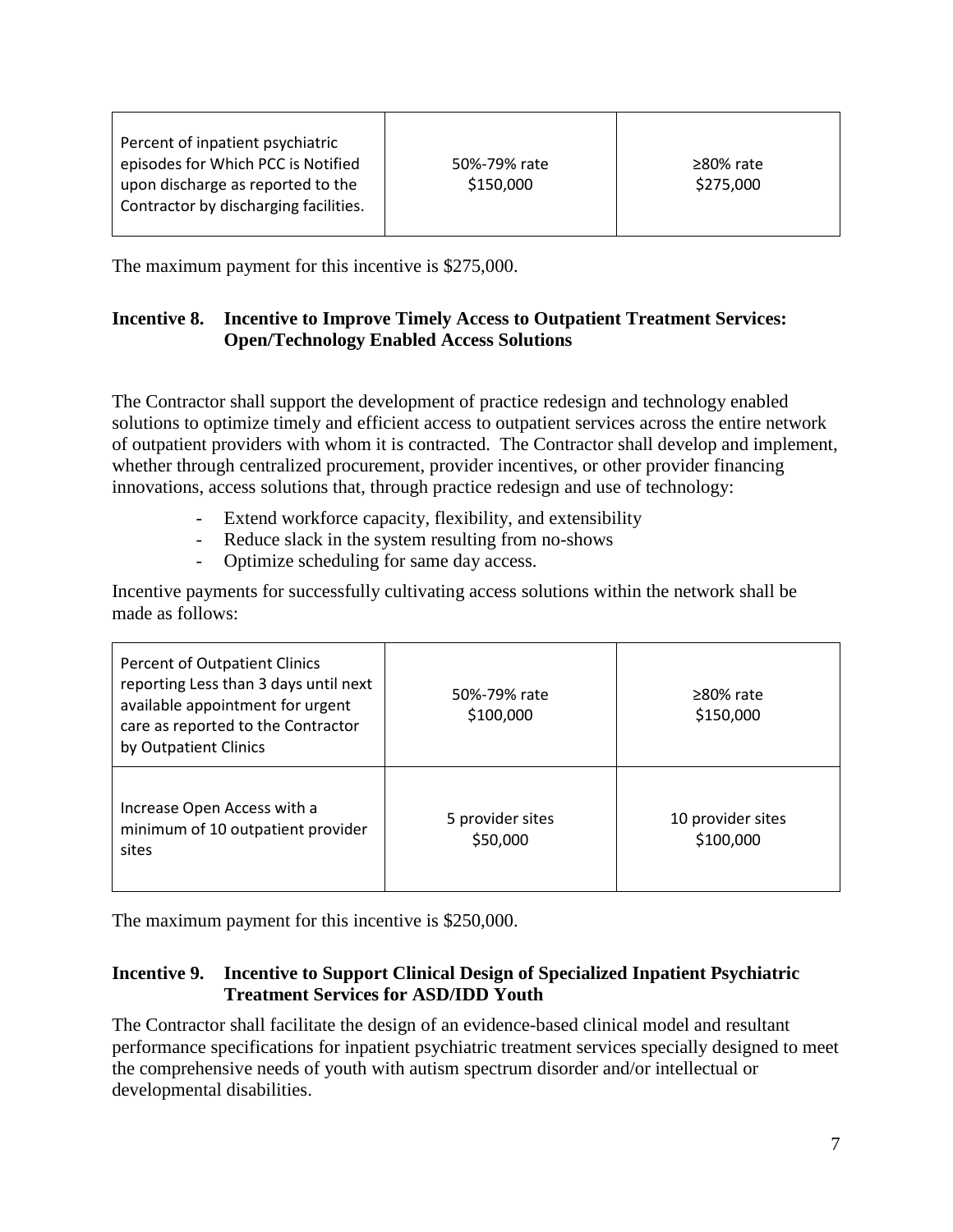Within 10 days of execution of this amendment the Contractor shall work with EOHHS to produce a workplan for the design project to encompass the following deliverables, which shall be completed by the end of the Contract Year:

- 2-3 working sessions convening key stakeholders from across EOHHS and other relevant agencies, including the Department of Elementary and Secondary Education, and involving regional/national experts in clinical care for the ASD/IDD population
- Core components, competencies, and requirements of the clinical model for these services
- Development of detailed performance specifications formalizing requirements and credentialing requirements
- Plan for contracting with one or two providers capable of meeting requirements by  $1/1/18$ or, comparable plan for staging development of clinical capacity amongst current and prospective future providers.

Total payments associated with successful completion of these deliverables not to exceed \$250,000.

# **Incentive 10. Antidepressant Medication Management (HEDIS measure: AMM)**

**Goal Statement**: In Contract Year Six A, the Contractor shall measure and report the rate for antidepressant medication management using the HEDIS AMM 2015 technical specifications. The Contractor shall continue to demonstrate that care integration and Member Engagement will improve the rate at which Enrollees, who had been newly diagnosed with depression, and started on antidepressant medication, remain on the medication for an effective course of treatment.

- The interventions will support behavioral health and medical integration as both delivery systems serve Covered Individuals on antidepressant medication.
- The interventions will support access to evidence-based, integrated primary care among clients with diagnosed depression as measured by the HEDIS Antidepressant Medication Management Measure.
- The interventions will support improvement in depression management and continuity of care among clients who receive care for depression in specialty behavioral health settings.

Deliverables: By December 31, 2017, the Contractor shall:

- 1) Identify all Members receiving antidepressant medication with HEDIS-based gaps in care.
- 2) Design and deliver 2-3 interventions implemented for rapid cycle quality improvement involving primary care entities, pharmacies, outpatient behavioral health providers, and/or practice-based care management participants.
- 3) Leverage existing network management infrastructure for direct work with PCC, outpatient behavioral health, or other entities as appropriate to implement QI opportunities.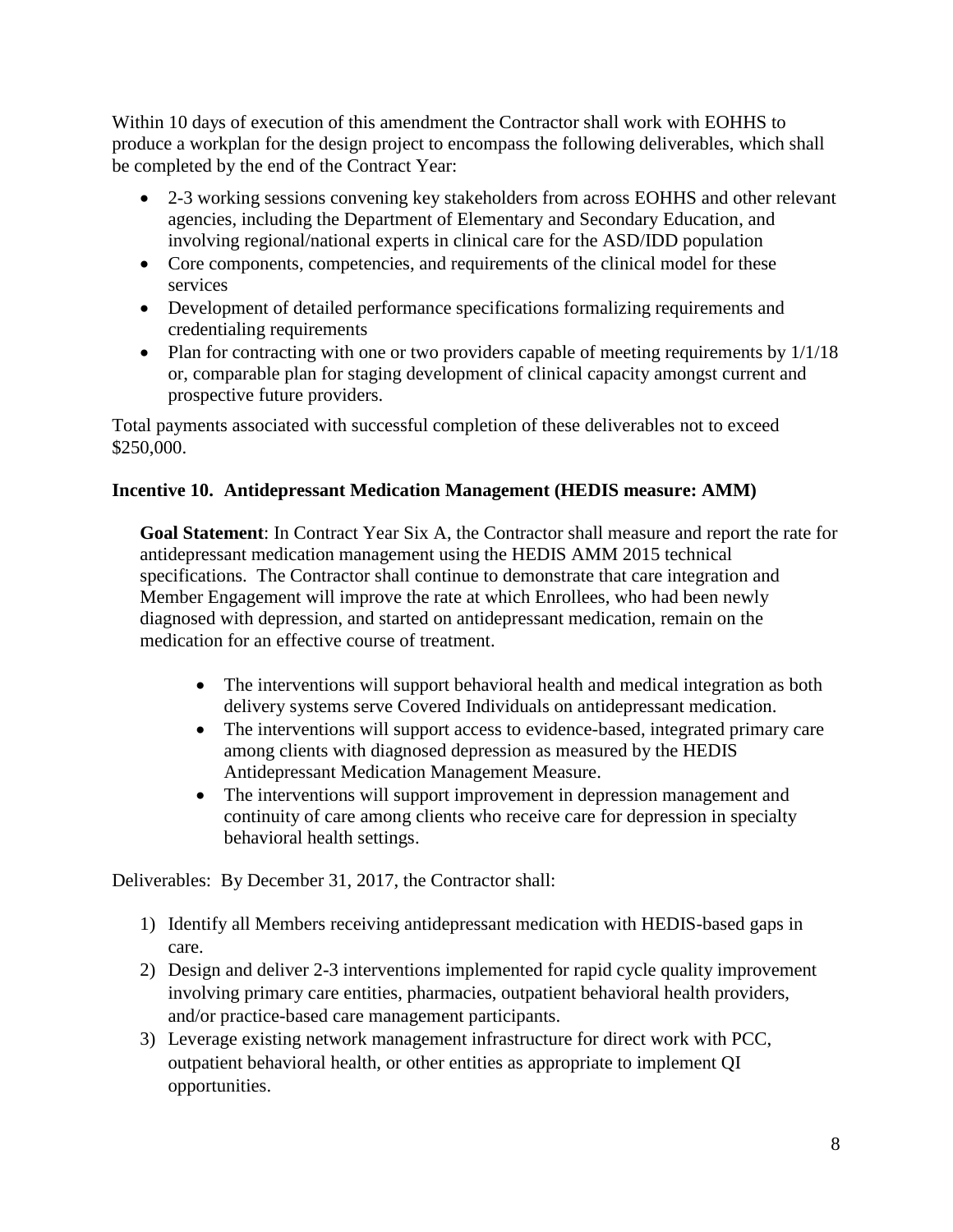Within sixty (60) days of end of Contract Year, the Contractor shall:

- 1) Report and evaluate findings on:
	- a. Number of Members identified with gaps in care
	- b. Number of Members targeted for intervention as part of QI initiative implementation
	- c. Number of patients in intervention groups whose HEDIS rates improved
- 2) Report lessons learned from interventions
- 3) Plan for improvements to existing quality work plan
- 4) Discuss findings and opportunities for improvement with participating providers

The maximum payment for this incentive is \$100,000.

#### **Incentive 11. Development and Validation of New Measures (Pay for Reporting)**

#### **Goal Statement:**

- 1. In CY6A, the Contractor shall report baseline measurement on new HEDIS and HEDISderived measures related to continuity and coordination of care for Covered Individuals experiencing acute episodes of behavioral health care. The Contractor shall report performance on these measures for calendar years 2016 and 2017 so as to establish a sufficiently robust baseline. The Contractor shall complete all activities necessary to collect, measure, and validate reporting on these metrics during CY6A.
- 2. The Contractor shall collaborate with EOHHS on the development and refinement of these new measures for reporting as well as the form and frequency of reporting going forward.

Measures for Reporting shall include the following measures and technical specifications:

| <b>New</b><br><b>Measure</b>     | <b>Description</b>                                                                                                                                                                                                         | <b>Specification</b>                                              | <b>Incentive</b> | <b>Maximum</b><br><b>Payout</b> |
|----------------------------------|----------------------------------------------------------------------------------------------------------------------------------------------------------------------------------------------------------------------------|-------------------------------------------------------------------|------------------|---------------------------------|
| <b>FUH</b><br>after ED<br>for MH | The percentage of emergency<br>department (ED) visits for members 6<br>years of age and older with a principal<br>diagnosis of mental illness, who had a<br>follow-up visit for mental illness. Two<br>rates are reported: | 1-2. HEDIS<br><b>3.HEDIS Numerator</b><br><b>Minus ESP Visits</b> | Reporting        | \$125,000                       |
|                                  | 1. The percentage of ED visits for<br>which the member received follow-up<br>within 30 days of the ED visit.                                                                                                               |                                                                   |                  |                                 |
|                                  | 2. The percentage of ED visits for<br>which the member received follow-up<br>within 7 days of the ED visit.                                                                                                                |                                                                   |                  |                                 |
|                                  | 3. Each of the above rates excluding<br><b>ESP</b> encounters                                                                                                                                                              |                                                                   |                  |                                 |